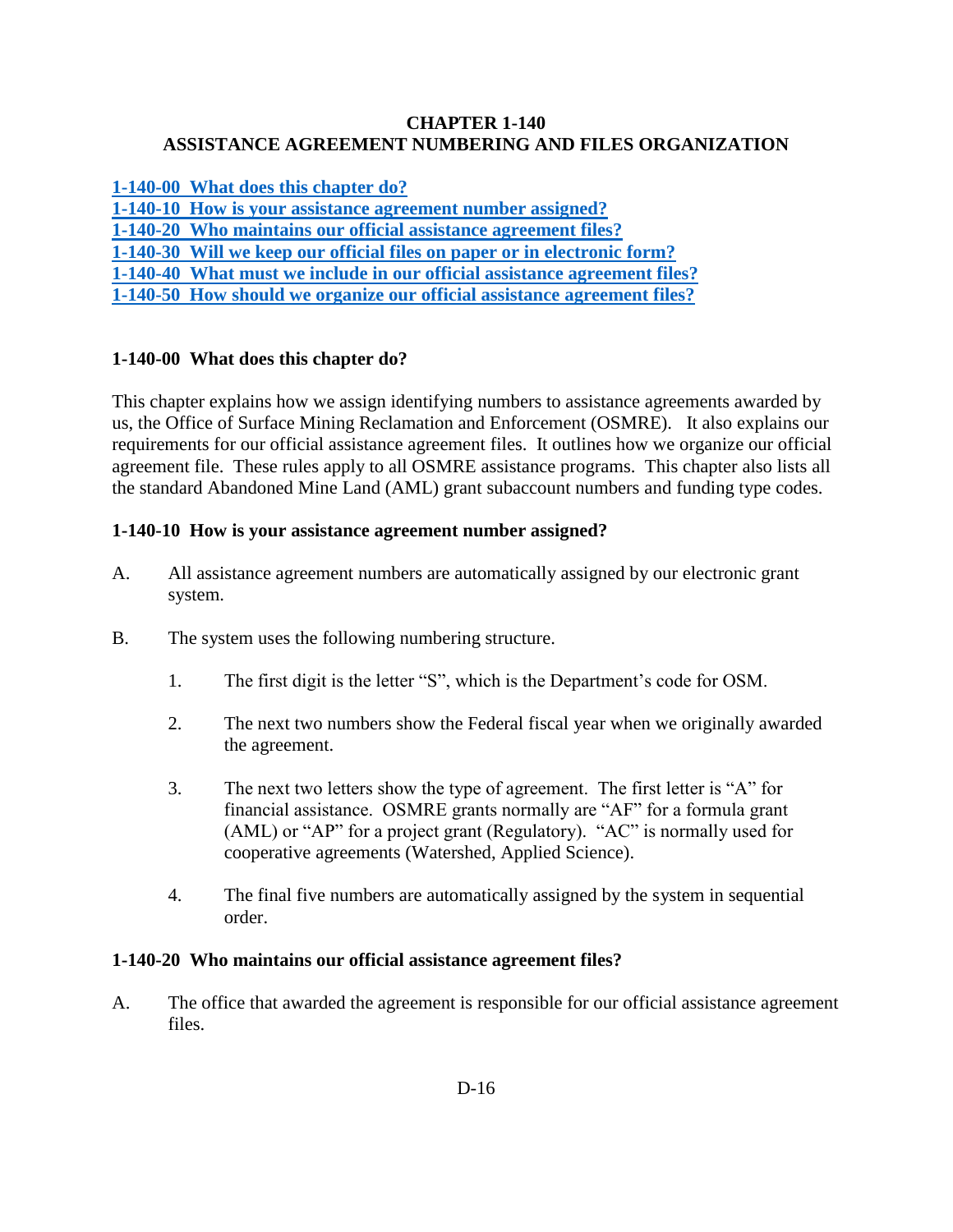B. The official file for each grant or cooperative agreement will be established and maintained by the appropriate grants specialist in our awarding office.

## <span id="page-1-0"></span>**1-140-30 Will we keep our official files on paper or in electronic form?**

Departmental policy requires us to keep the complete official assistance agreement file on paper. Some information in the hard copy files will be duplicated in the electronic grant system or in additional electronic files. All records in the electronic grant system must be printed, and filed in the official assistance agreement file.

## <span id="page-1-1"></span>**1-140-40 What must we include in our official assistance agreement files?**

Each official assistance agreement file must contain at least the following items.

- A. All items received from the recipient.
- B. Complete award documents for the original agreement and all amendments.
- C. Information sent to the recipient with the award.
- D. Findings and recommendations from application reviews and all other documentation from reviewing the application or processing the award.
- E. Recipient performance, financial and other reports.
- F. Monitoring statements or other documentation of our review of recipient performance or reports.
- G. All correspondence from or to the recipient or any other party related to the agreement.

# <span id="page-1-2"></span>**1-140-50 How should we organize our official assistance agreement files?**

Our awarding office must keep the official files for its assistance agreements in a consistent format. The standard format is in a six segment file folder, with the most recent information, or activities on top, organized as follows:

- A. Segment 1 is the Approved Application, amendments, letter revision requests, and final closeout submissions. This segment contains the complete application as we approved it in our original award, amendment applications, and letter requests.
	- 1. Recipients transmittal letter or email.
	- 2. Our notification to the recipient confirming receipt of application.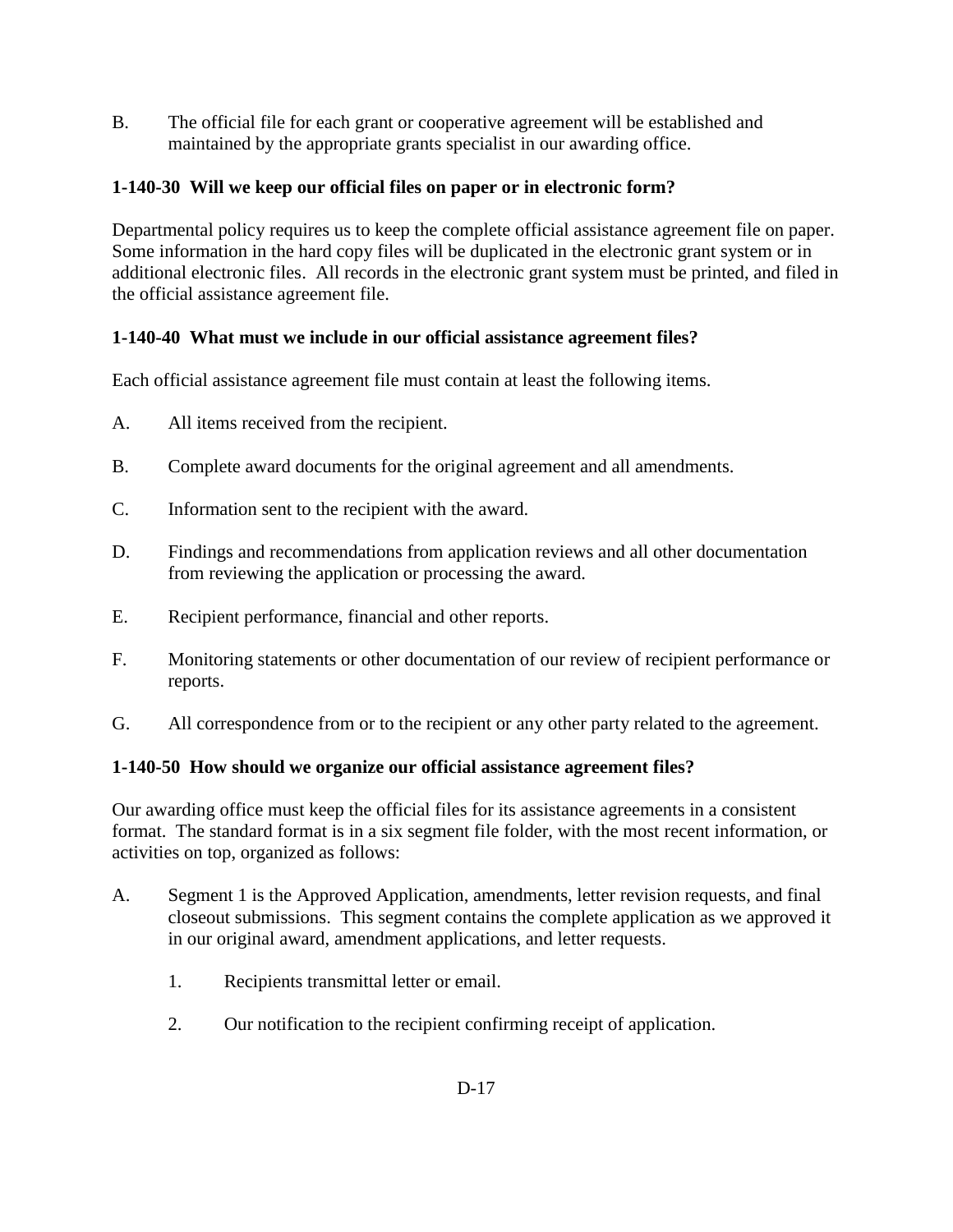- 3. SF 424 (Application for Federal Assistance).
- 4. Recipient submitted documents related to intergovernmental coordination (E.O. 12372).
- 5. Budget request with all required backup information.
- 6. Program narrative.
- 7. Any assurances, certifications or disclosure reports required for this application.
- 8. Indirect Cost Rate agreement approved by the cognizant Federal agency.
- 9. Any supporting information included with the assistance application.
- 10. Letter revisions to the application.

We will group these materials by application version (i.e., initial application, amendment request, or letter revision request). All material should be dated. .

- B. Segment 2, Award Document packages, which includes the following documents.
	- 1. Approved Award Document from our electronic grant system, including approved amendments.
	- 2. Grants Monitoring Checklists.
	- 3. Letters of Approval.
	- 4. Our notifications to recipients of approved applications, amendments, and all closeout documentation (i.e. final financial and programmatic reports and reviews and associated checklists).
	- 5. Our internal review and approval documents, including Findings and Recommendation memos, Financial and Program review documentation, congressional notifications, and funds availability confirmations.

Do not include letters from the recipient in this segment. They belong either in segment 1 (if the correspondence is part of the application or a letter revision request) or in segment 6 with Miscellaneous Correspondence.

C. Segment 3, Support and Review Documentation, which includes the following documents.